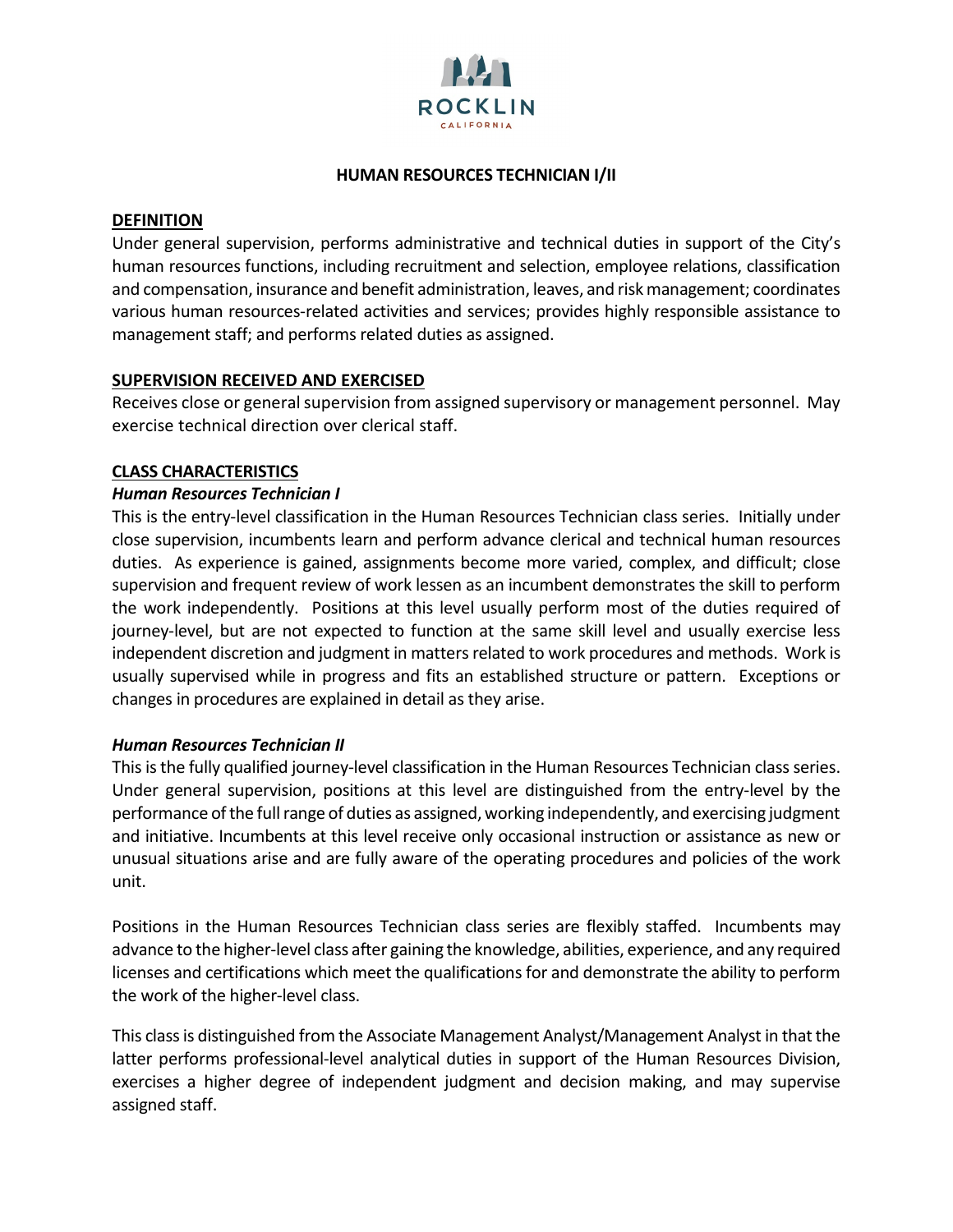# **ESSENTIAL DUTIES**

Duties may include, but are not limited to the following:

- Performs a variety of responsible paraprofessional, technical, and administrative human resources support duties requiring the application of procedural, program, and compliance knowledge.
- Performs technical recruitment and selection activities; confers with the assigned analyst and members of various City departments regarding job content, desired selection processes, potential recruitment sources, and raters; drafts job announcements, informational brochures, and advertisements; conducts application screening; prepares applicant notification letters, and informs candidates through all steps of the selection process.
- Compiles various types of testing documents; confers and corresponds with written exam source agencies; orders written exams for administration; assists in obtaining oral exam rating panel members, and instructs the panel on proper procedures; proctors written and oral exams; scores exams; recommends appropriate pass points; and administers the establishment and maintenance of eligibility lists.
- Provides information to employees regarding wages, benefits, department procedures, and City policies; responds to inquiries from other agencies.
- Reviews, verifies, enters, and corrects entries into the human resources information system.
- Coordinates administrative background check procedures; communicates with the occupational health consultant regarding the processing of medical exams for prospective employees.
- Conducts new employee orientations and processes all documentation for new employees; provides instruction on enrollment forms, reviews forms for accuracy and completeness, and answers employee questions; processes benefit enrollment information; assists in the development of benefits-related communication material.
- Monitors accurate completion of employee performance evaluations and sends reminders to managers and supervisors.
- Accurately prepares all personnel action forms, including new hires and separations, and ensures they are signed by the appropriate personnel, and submits to payroll for processing.
- Serves as primary contact for employees, dependents, retirees, and benefit plan administrators with respect to department activities; maintains the employee benefit database; reviews entries for accuracy and correctness; inputs new hire information and retiree information into the database for reporting requirements and payroll processing.
- Monitors maintenance of various benefits plans, including health, dental, vision, life, accidental death and dismemberment, long-term disability, deferred compensation, and retirement.
- Plans and coordinates periodic employee events, such as the benefits fair and recognition activities.
- Coordinates leave management programs; advises employees on their rights under Family Medical Leave Act (FMLA), California Family Rights Act (CFRA), State Disability Insurance (SDI), Paid Family Care Leave (PFL), long-term disability, and disability retirement; receives and processes requests for FMLA, CFRA, and other leaves; determines eligibility and sends initial notices; requests additional information and prepares other leave-related correspondence; recommends approval or denial of leaves.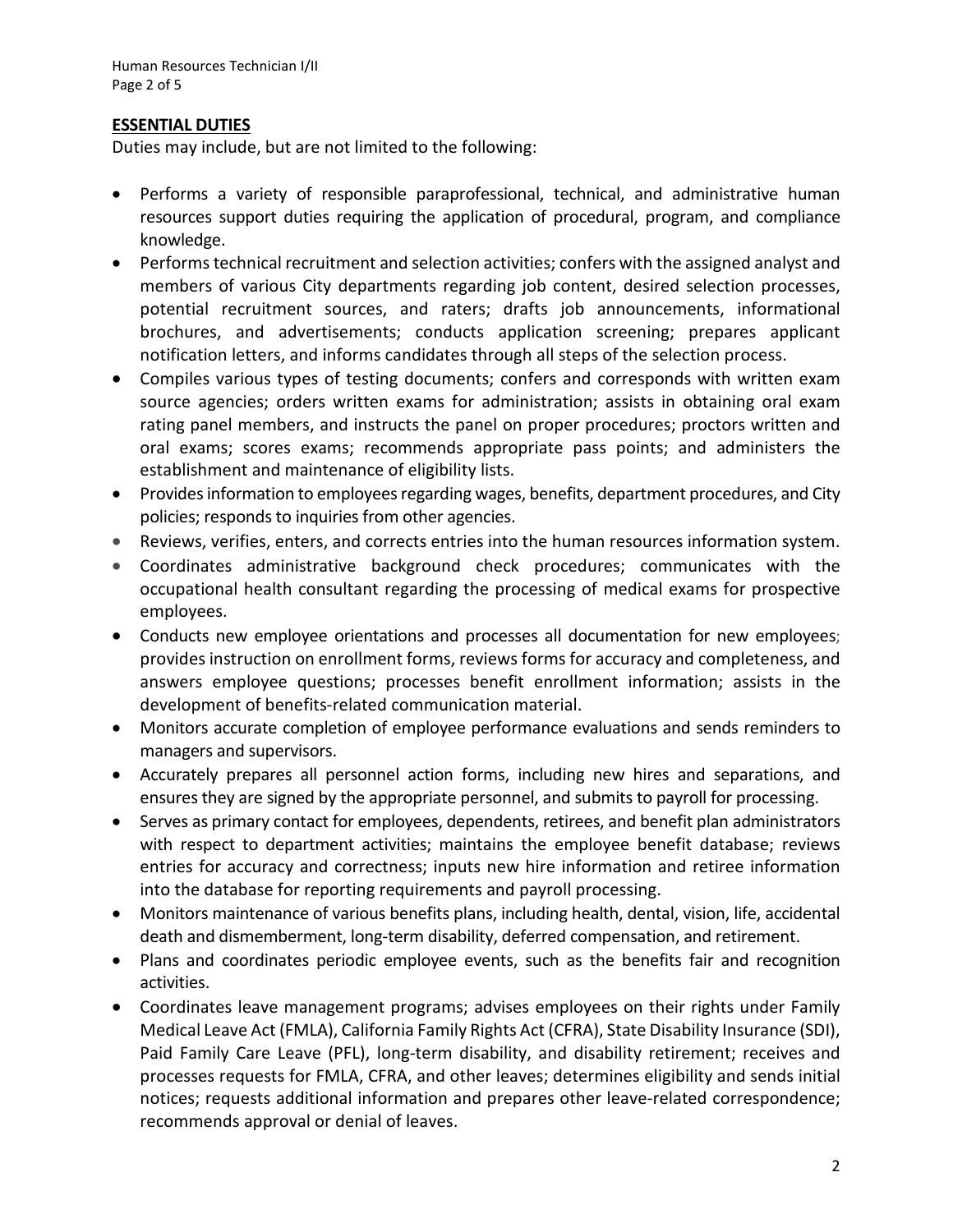Human Resources Technician I/II Page 3 of 5

- Processes all workers' compensation claims and monitors the status of each on a regular basis.
- Tracks and monitors employee benefits while employees are on disability leaves such as FMLA, CFRA, workers' compensation, SDI, PFL, long-term disability, and disability retirement.
- Assists with staff development activities; schedules training classes; prepares training materials; maintains training databases; orients trainers; facilitates training sessions.
- Maintains the confidentiality of all records and information within the department.
- Attends meetings and serves on committees as appropriate.
- Performs general administrative work related to assigned duties, including establishing and maintaining files, preparing reports and correspondence, copying and filing documents, and entering computer data.
- Performs related duties as assigned.

# **QUALIFICATIONS**

Some knowledge and abilities may be gained by employees at the entry-level while in a learning capacity.

# **Knowledge of:**

- Basic principles and practices of public human resources administration, including recruitment, selection, employee relations, classification and compensation, insurance and benefits administration, leave management, and risk management.
- Applicable federal, state, and local laws, regulatory codes, ordinances, and procedures consistent with the assigned functional area, including the Consolidated Omnibus Budget Reconciliation Act, FMLA, the Health Insurance Portability and Accountability Act, the Americans with Disabilities Act, and other human resources-related laws.
- Administrative techniques, principles, and methods including technical research, data collection, and report preparation.
- Recordkeeping principles and procedures.
- Basic mathematics and statistical techniques.
- Business letter writing and standard document formats.
- Techniques for providing a high level of customer service to the public and City staff, in person and over the telephone.
- Principles and techniques for working with groups and fostering effective team interaction to ensure teamwork is conducted smoothly.
- The structure and content of the English language, including the meaning and spelling of words, rules of composition, and grammar.
- Modern equipment and communication tools used for business functions and program, project, and task coordination.
- Computers and software programs (e.g., Microsoft software packages) to conduct, compile, and/or generate documentation.

# **Ability to:**

• Perform detailed human resources technical support work accurately and in a timely manner, using considerable discretion and independent judgment.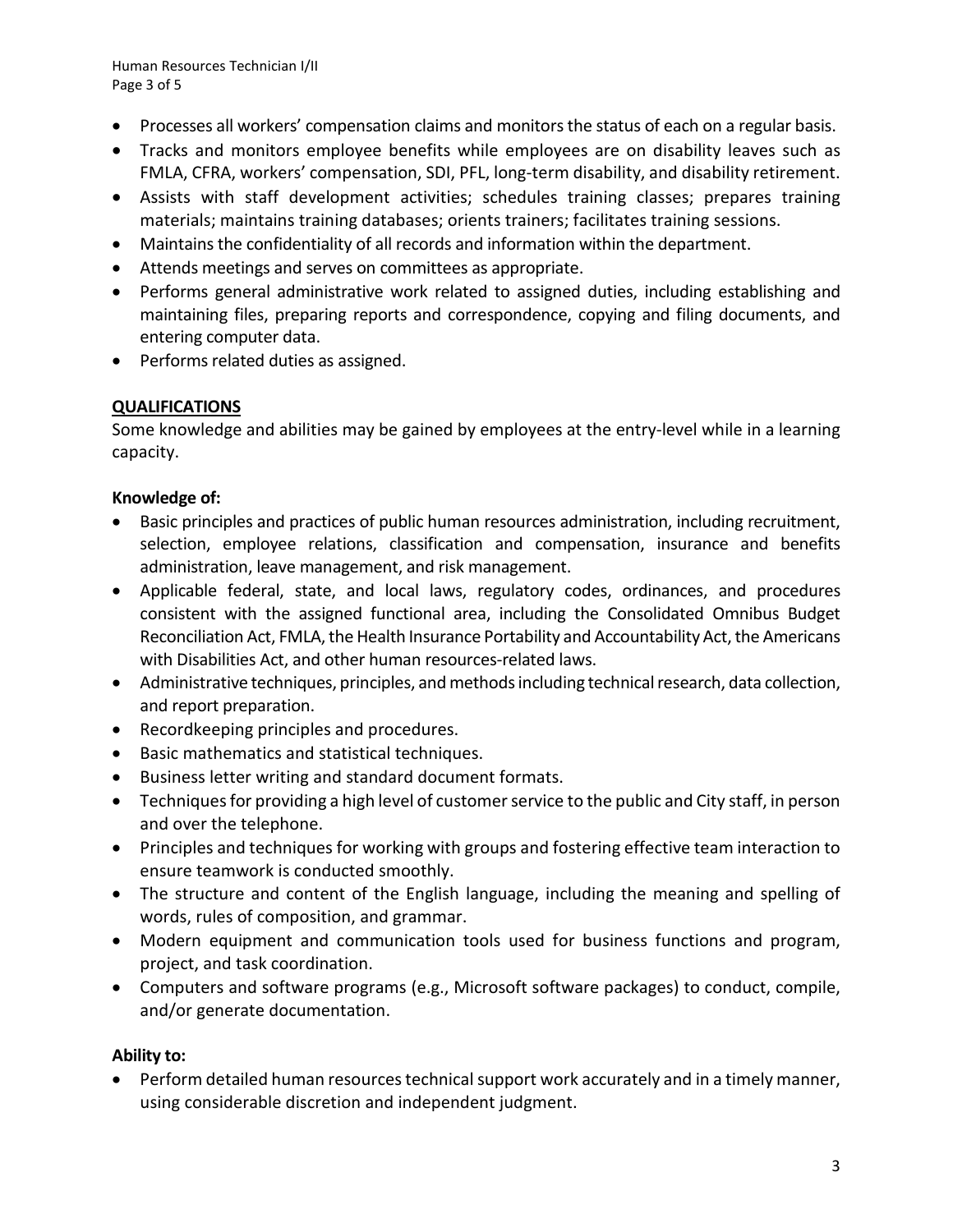- Understand, interpret, and apply all pertinent laws, codes, regulations, policies and procedures, and standards relevant to work performed.
- Review a variety of technical documents for completeness, accuracy, and compliance with established requirements.
- Effectively communicate with internal and external customers and provide a high-level of customer service.
- Evaluate alternatives and make judgments within established policy and procedural guidelines.
- Maintain confidentiality of sensitive personal information of applicants, employees, former employees, and other matters affecting employee relations.
- Gather and compile information from a variety of sources.
- Prepare clear, concise, and competent reports, correspondence, and other written material.
- Enter and retrieve data from a computer with sufficient speed and accuracy to perform assigned work.
- Maintain a variety of filing, recordkeeping, and tracking systems.
- Compile and maintain confidential files and records.
- Effectively represent the department and the City in meetings with governmental agencies; various business, professional, and regulatory organizations; and in meetings with individuals.
- Independently organize work, set priorities, meet critical deadlines, and follow-up on assignments.
- Effectively use computer systems, software applications, and modern business equipment to perform a variety of work tasks.
- Communicate clearly and concisely, both orally and in writing, using appropriate English grammar and syntax.
- Use tact, initiative, prudence, and independent judgment within general policy, procedural, and legal guidelines.
- Establish, maintain, and foster positive and effective working relationships with those contacted in the course of work.

## **Education and Experience**

*A combination of education and experience which would provide the required knowledge and abilities is qualifying. Note: education may not fully substitute for the required experience unless expressly stated herein.*

## *Human Resources Technician I:*

Equivalent to graduation from high school supplemented by 24 college-level semester units in human resource management, business administration, public administration, or a closely related field;

#### **AND**

Three (3) years of full-time experience performing increasingly responsible and complex clerical duties, including explaining policies and procedures and processing forms and records. Experience performing recruitment and selection, benefits administration, and/or related human resources work is highly desirable.